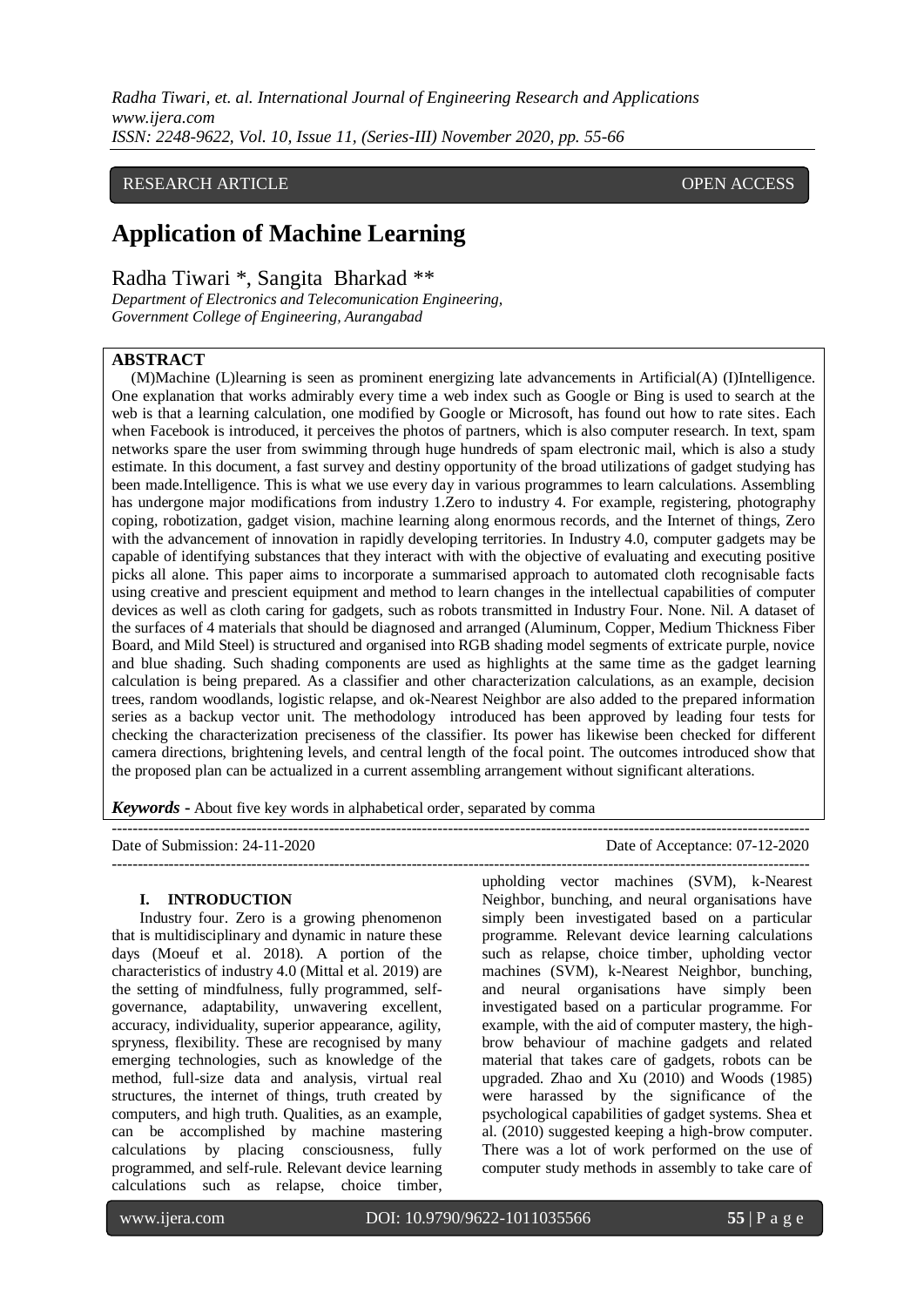a variety of problems. Thus for example, Vejdannik and Sadr (2018) used probabilistic neural agencies.

Total grouping and microstructural representation. Naive Bayes and the grouping tree were used by Strese et al. (2017) to organise networks, stones, reflexive surfaces, timber surfaces, rubbers, filaments, fabrics, papers, and froths. Demir (2018) applied SVM based on a histogram of ordered slopes for grouping finished images. Denkena t al. (2018) revised framework acquiring knowledge of calculations such as kNearest Neighbor, neural businesses, SVM and material identifiable evidence preference tree in the machining of barrel shaped workpieces. At the same time as Kucukoglu et al. (2018), Kwon et al. (2018) carried out profound neural work to classify the liquefied pool images in laser softening, at the same time as Kucukoglu et al. (2018) consolidated wearable innovation neural businesses to apprehend disrupted cycles of getting together Artificial intelligence techniques were used by Pimenov et al. (2018) to anticipate the harshness of surfaces by measuring wear on the teeth of the face plant.

Using Pham and Afify (2005), various gadget study methods and their programmes are portrayed in data for some assembly-related packages. In either case, several skinny assembly zones are left unexplored, which may provide energising responses to some assembly problems found. This could trigger the identification of enterprise four.0 along with unique developments previously referenced. Machine learning with absolutely anyone else will no longer be the only device available for Industry 4.Zero recognition, but machine vision combined with system mastering can cope with a wide range of problems. In any other case, computer vision, referred to as PC vision through and huge, is the invention that empowers machines with the manual of at least one vision sensor along with utilityspecific programming to externally recognise their environmental factors. The vital force of mild of a piece of writing or scene may also move from application to application and in instances, from creator to maker of gadget vision frameworks to achieve the ideal results. Nonetheless, for a given utility, the degree of brightening must be a continuous reward. In extreme assembly regions and special areas, inventive and prescient machinery has also supplanted human vision. For example, Tarlak has established an approach using inventive and prescient machines to estimate the colour of food substances. Kita, meanwhile, implemented the use of machine vision in assembly. Despite the fact that gadget vision is adequately strong enough to exploit most of the problems in various design fields

without all and sundry others, it is far being applied alongside machine acquiring knowledge of strategies to initiate the practical consequences of presenting understanding om assembly. Tests of this kind were done with the help of severe scientists at that time.

Silvén et al. (2003) used non-supervised grouping techniques from shaded images for timber evaluation. Lin et al. (2018) mechanised LED bulb chips' deformity inspection period using convolutionary neural organisations along with system vision. A gadget vision system was developed by Joshi et al. (2018) to test small components using gadgets to learn techniques.

The input data layer is firstly passed to the CONV layer which computes the feature maps. Region Proposal Network (RPN) collects all images having different sizes and shapes to forecast the group consists of object and objectness (object contain or not) provided by the feature map. Extraction of fixed-length of each subsequent is achieved using RoI for proposal from feature maps. Further, Feature vector is placed inside of fully connected layer sequence which has two output layer. The system separates gear part numbering. Then, output of regressor produces four real images for reconstructing the proposal location. The Convolutional process Regional Proposal Network (RPN) is used here for designing addition of n x n convolution layers and two relative 1 x 1 convolution layer. Here n=3. In the layer of Conv, The process of mapping for every sliding window is takes place for production of low-dimensional feature by putting input value as 3 x 3 from convolutional feature map. (512-for VGG16) [15]. In next layer, there are two layers Classification layer and regression layer which produces score of objectness and co-ordinate bounding box of every layer.

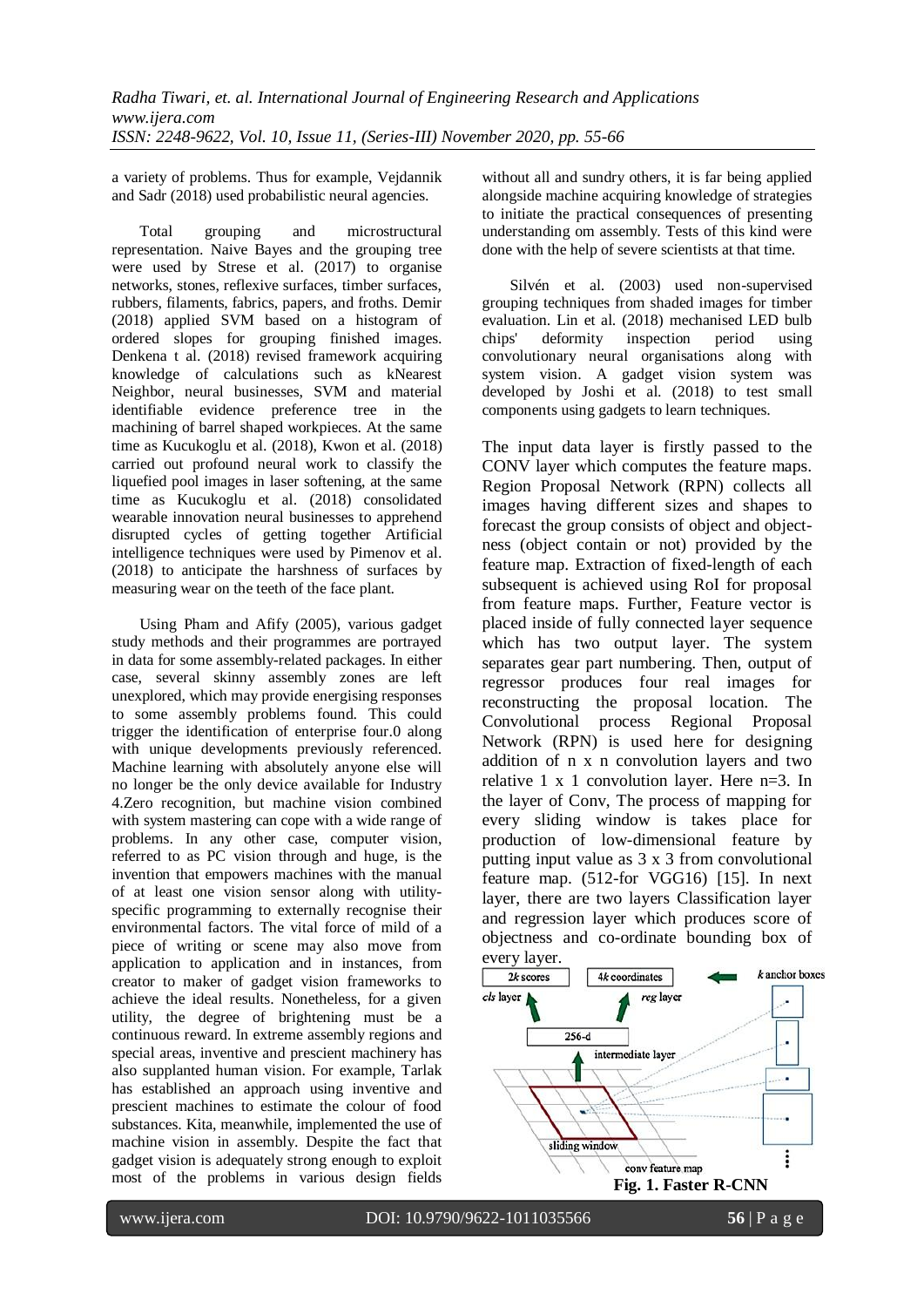Shading modes in an image are numerical portrayals of shading conveyance. There are several models of shading available, some of which are RGB, CMY, HSI, YIQ and L\*a\*b (Wen et al. 2004). This paper uses the RGB shading model as a contribution to a gadget learning model to remove the highlights. The RGB shading model is a delivered material model as it will have different tones in various areas of crimson, inexperienced and blue when implemented. Lattices, stones, reflexive surfaces, wood surfaces, rubbers, strands, fabrics, papers, and froths have been arranged using the techniques of machine mastering as given by Strese et al. (2017). By using a histogram of located slopes (HOG) through Demir (2018), texture, steel and tree surfaces are additionally characterised. This approach does not signify steel or non-metallic materials with equal surfaces and different tones. Because of the examples present within the surfaces impartial to the visual appearance, Hoard may certainly differentiate surfaces. Subsequently, sunglasses can not be distinguished using HOG from surfaces that have the same surface. There might be, therefore a necessity for any other framework.. In Denkena et al. (2018), a push to recognise tubeshaped workpieces is seen in Denkena et al. (2018) during machining using the method to learn techniques. Surfaces of such materials can also be found in the foundation of documents (Fritz et al. 2004). Revealed texture layout shading separation is completed by using Kuo et al. (2008) in light of the RGB estimates of an image. Right here on the arrangement of level fabric surfaces of metal or nonmetallic substances with equivalent or one-of-a-kind floor, which would outwardly compare for the period of machining, a clearly characterised substantive inspection hole can be found. There is no summarised philosophy available for its grouping for products, such as aluminium, copper, and wood, and no such disbursed information index is on the market, reportedly. Henceforth the factor and aim of these paintings is to recognise and create every degree materials at it seems the visible level for the period of machining so that machine appliances understand the type of fabric they are machining, that it is simple to ensure alternate feed charge choices, depth of coolant reduction and shift, and so on.

The huge part of AI is the professional's manipulate strategy, which shows how the actuators are supposed to be the sources of information gathered from the sensors, as well as how the sensors are scheduled for the actuators, this is rendered by a capability within the operator workable. A definitive aim of AI is to establish machine intelligence that is human like. By

acquiring knowledge of calculations that aim to imitate how the human cerebrum learns, the form of myth can be cultivated anyway. Machine learning, which is a topic that has outgrown the synthetic intelligence industry, is of utmost excessive significance as it empowers computers with specific programming to grow human intelligence. All the more charming stuff, such as net search or image marking or electronic mail adversarial to junk mail, are done by AI applications anyway. In this way, like any other capability for PCs, device acquiring information was developed and it contacts extreme parts of industry and critical technologies these days. Mechanical science and computational scientific know-how are impartial. Around ninety percent of the world's facts have been created over the current maximum years itself and the attention of the system mastering library named Mahout to the Hadoop setting has allowed Big Data, mostly unstructured knowledge, to enjoy the challenges. The emphasis is given more on choosing or constructing a calculation and guiding analysis based entirely on the calculation in the place of machine learning science. Such extremely one-sided viewing eliminates the effect of certifiable applications.

The exceptional packages under the required class of system acquiring knowledge of were presented in this paper. This paper brings forth an effort to offer an extra large and realistic perspective on this present truth application to all the vast areas of making use of under one umbrella and gift. Two utility proposals were presented in addition to this. The topic of system learning is so broad and continuously growing that it ends up being helpful in computerising any lifestyle factor.



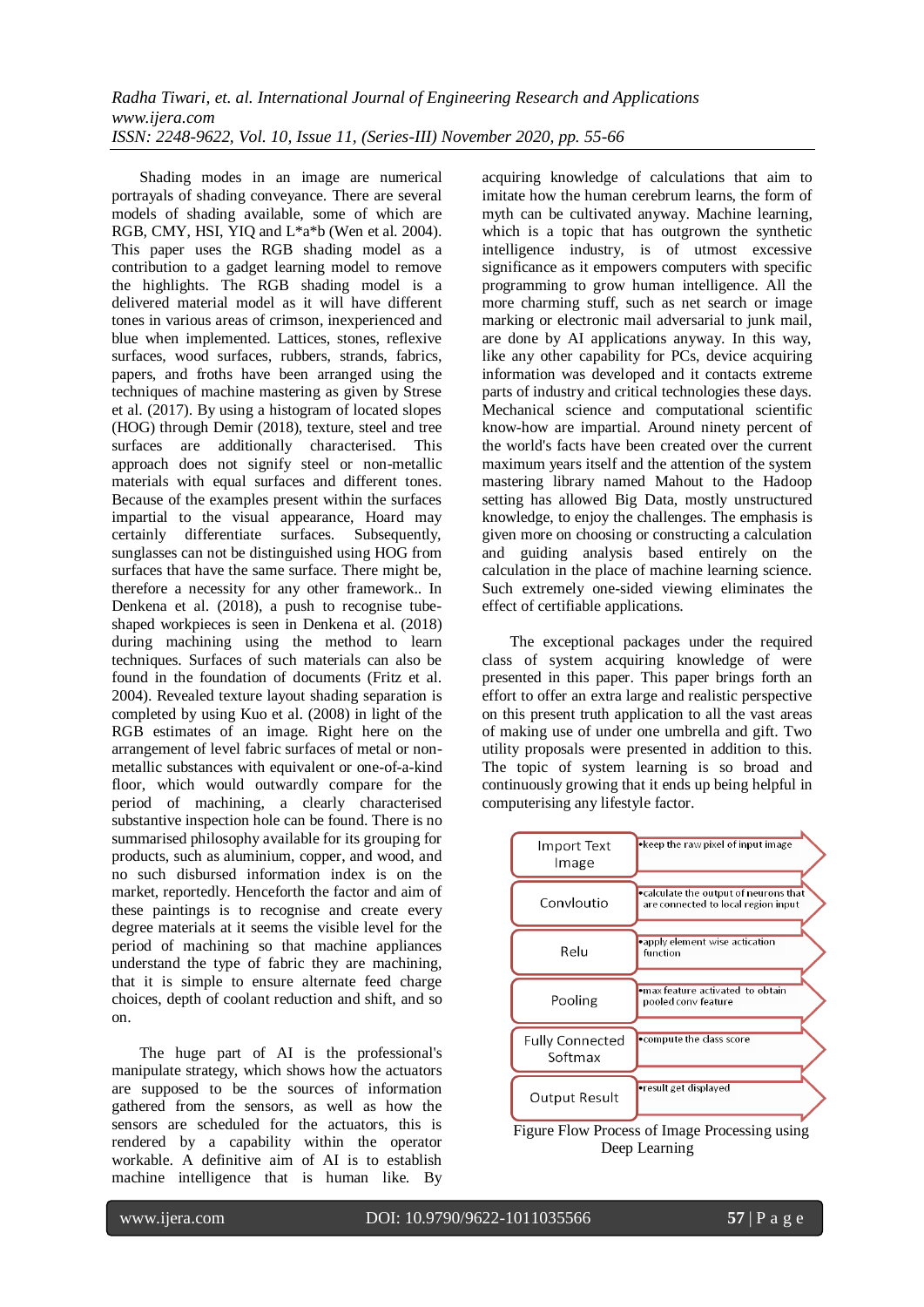Artificial intelligence is expressed by computers as intelligence, and is thus referred to as Machine Intelligence (MI) some of the time. With the daily knowledge that is confirmed by means of people or special modes of life, you can stabilise this. "Intelligence can be taken from a proper point of view by a gander, and realities can be spoken to by simple articulations of if:then. Gather enough of these and without a doubt, you might make a computer appear smart.

In either case, the other aspect of intelligence is studying: in view of recent evidence, the opportunity to acquire new or alter present genuine records. This is the place where it's going to get interesting. Machine Learning (ML) and Deep Learning (DL) are the processes that enable machines to study in meetings.

As computational measurements, we take a gander at ML, or use data to create numerical fashions that are useful for expectations. To see the fashions tend to be in high-quality form, a piece of a record set is added, while the additional facts are used to verify the version's prescient ability. When the healthy is considered enough, with the model, new details can be broken down, and the findings can be sensibly accompanied. Incredible packages for this device include peculiarities of prescient maintenance and popularity of security.

A subset of ML that emulates the skill of the human neocortex is a profound acquiring awareness of or multiple levelled analysis. Our cortex is largely an example of a guiding motor that takes our tactile facts and bundles them into extra increased stage thoughts as elements are interpreted before recognition takes place. We're demonstrating the factor as needed.

For an espresso mug, consider taking a gander. First, we perceive the opening hover, the straight lines of the sides at that point, the base bend, and the deal crescent. As these sections experience our cortex's innovative processes, they eventually reach as what we perceive as an espresso mug and serve as wishes. Additionally, depending on the case, we can get the cup and have a taste of first class, warm espresso!

We actually have analytical methods to copy this loop, and they are able to parent out how to separate documents properties and make them circulate, in addition to how we human beings do in mild of the facts join. The number one distinction is that human beings have limited abilities, our five fundamental detections, capacity constraints, and electricity readiness. Alternatively, computers can ingest extreme kinds of information and make use of virtually unlimited check-in and ability to examine the evidence.

#### **Elements of AI**

Since we've got given a breakdown of the larger topic, we should investigate a part of the parts that have to be considered in handling AI.

#### Data Ingestion

The tremendous volumes of information we implied earlier than first have to be gotten earlier than we can do whatever with them. This is in which facts ingestion turns out to be conceivably the main element. Consider information sources like on-line media streams, company change systems and sensor facts (additionally referred to as the Internet of Things). This statistics, whether or not as information, trades or streams, is as often as feasible pulled in and set aside, and the general public cloud gives an attractive document, with basically unlimited restrict and through and huge simplicity.

#### **Data Munging**

We utilize the term statistics munging to envelop more than one ideas that by way of and big incorporate eighty-ninety% of the overall exertion engaged with AI. These encompass:

• ETL (separate, alternate, load), to get the facts into an ordinary corporation

• Purging or getting rid of fragmented or degenerate records

• Deduplication, to remove copy information that can be pulled in from numerous sources

• Improvement, to include outsider records which can deliver a extra complete informational index to break down

• A lot of this cycle can be robotized, however there is no attraction technique to keep away from the still relentless employment of getting ready all your facts for the records researchers to start dissecting.

#### **Data Analytics**

When your statistics has been ingested and munged into a usable country, you may start to observe the computational procedures of Machine Learning and Deep Learning. This isn't an accurate science and for the maximum component consists of quite a few experimentation. It is moreover critical to issue in a solid portion of fabric area facts. For example, in case you're taking a gander at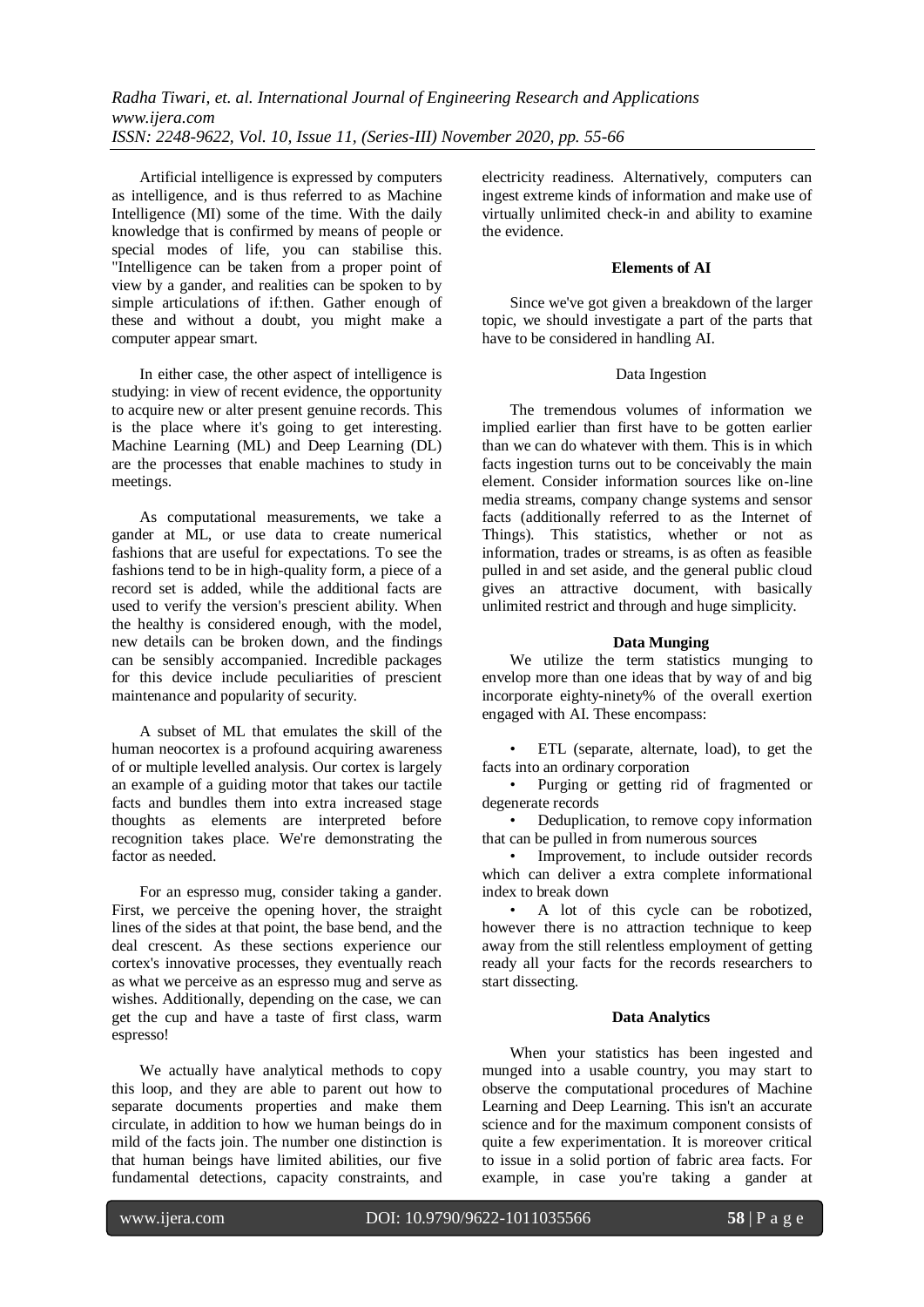showcasing facts, you'll be smart to be running with somebody who comprehends the type of selling you're doing. Or then again if you're in search of improve prescient protection for modern hardware, you will be smart to comprise anyone who knows the problematic details of how those machines tick.

At the point when you consolidate those take a look at exam with the facts on someone who comprehends the simple cycles growing the statistics, you've got a respectable opportunity of accomplishing effects that can sensibly be depended upon. The average goal is to settle on commercial enterprise alternatives which might be equal to or better than people who may be made by using people.

#### **Data Visualization**

Information belief is the closing and frequently not noted piece of the cycle and consists of analyzing yields from the sooner stages. The excellent outcomes often include equal pieces of software program engineering, craftsmanship and neuroscience, to understand the complexities of the way we see visual info. The familiar saying "phrases typically can't do a image justice" absolutely becomes an essential thing here.

We should convey up two things. To start with, we referenced yields from in advance states. These methods and improvements are not simply vital for the last yield of your research. They can likewise be unbelievably useful in experiencing the troublesome cycle of facts munging. Keep in mind, we are discussing Big Data right here, and that for the maximum part involves a larger number of sections and columns of data than we are able to get our psyches folded over. Strategies to examine informational indexes assist us to manifestly have a look at blunders, examples and inconsistencies that our eyes would a few way or another be now not able to understand from the crude information itself.

Surfaces of the surfaces, dashing up, and electricity signals would be the characteristics suggested within the composition for representing the surfaces. It is exorbitant to have these capacities individually and they are therefore not ideal for inquiring about the products by machining. Therefore as new roles for the representation job nitty gritty in the text, the mean examinations of pink, orange and blue are proposed. The use of SVM to orchestrate the preparation materials directly in machining has no longer been recorded as a hard reproduction. As a result, for these paintings to bunch the components at some stage of machining, a special technique of the use of SVM is suggested

extraordinary. With this creation, the remainder of the document is developed as follows. Under the following section observed, the proposed scheme is given by means of nuances of the original plan used in the sequence of images. Therefore the statistical description synonymous with photograph getting ready for feature extraction, histograms, courting map and a field plot of features similar to a dataset depiction are provided. In order to illustrate the complexities of SVM preparation, a section on "Setting up the AI model" is allocated. The findings and discussions are discussed starting there through the inquiry of cease and destiny.

#### **Supervised Learning**

This acquisition of cycle information depends on the association between processed yield and expected yield, which is that learning alludes to finding the error and translating the error to normal yield results. For example, an information index is given of locations of specific duration with actual expenditures, at that point the controlled measurement is to include a greater sum of these concrete solutions, such as what the fee would be for brand spanking new house.

#### **Unsupervised Learning**

Unaided gaining knowledge of is known as as knowledgeable by its personal with the aid of finding and embracing, in view of the records design. In this gaining knowledge of the facts are separated into various corporations and finally the studying is called a bunching calculation. One model where grouping is utilized is in Google News (URL information.Google.Com). Google News bunches new stories at the net and locations them into mixture reports.

#### **Support Learning**

Support mastering relies upon on yield with how an operator ought to take activities in a climate as a way to augment some concept of lengthy haul praise. A prize is given for right yield and a punishment for incorrect yield. Fortification taking in varies from the managed gaining knowledge of issue in that right records/yield units are by no means delivered, nor imperfect activities expressly adjusted.

#### **Recommender Systems**

Recommender frameworks can be characterized as a learning techniques by excellence of which online client can regulate their locales to fulfill purchaser's options. For example, on-line client can get a rating of an object or/and associated things while he/she searching through a things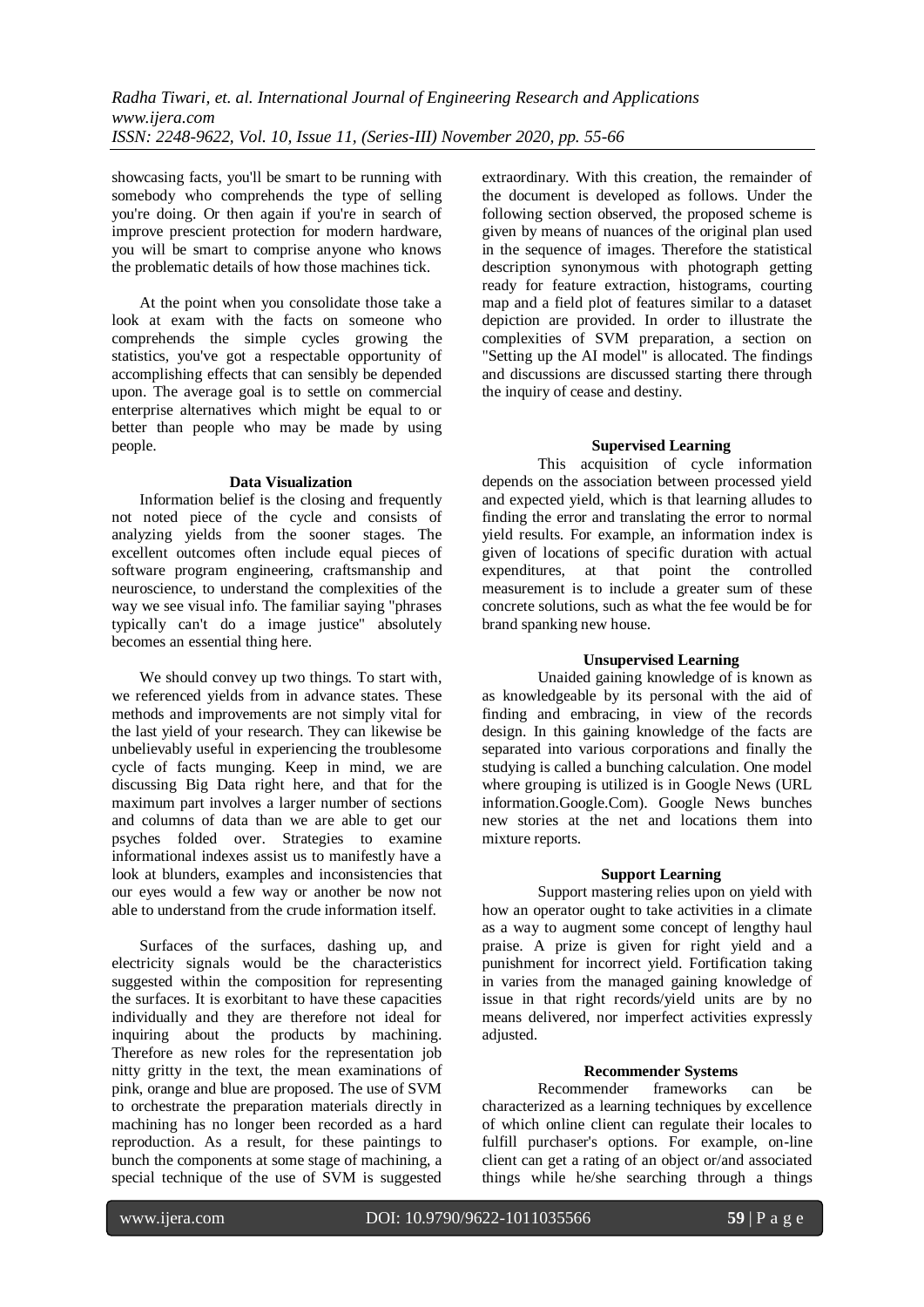attributable to the current recommender framework. That is the motive it changed the way in which individuals discover items, data, and drastically others. There are basically methodologies: content based notion and shared proposal, which help the client for purchasing and mining statistics, making clever and novel suggestions, morals. Most internet business website makes use of this framework.

#### **II. RELATED WORK**

The This segment elaborates categorised programs of device studying according to special device getting to know algorithm underneath supervised gaining knowledge of, unsupervised gaining knowledge of, reinforcement getting to know and recommender mastering.

## **Unsupervised Learning**

In AI, the difficulty of unaided gaining knowledge of is that of trying to find out hid structure in unlabeled information. Since the fashions given to the student are unlabeled, there's no blunder or prize sign to assess a probable arrangement.

## **DNA classification**

Understanding genomics indicates a DNA microarray information, the shadings, purple, inexperienced, dim, etc, show how plenty numerous people do or don't have a particular first-class. The notion is to border a gathering of diverse humans with the give up intention that each one of them has a selected fine. So a bunching calculation can be raced to accumulate humans into diverse classes or into various kinds of individuals. So that is Unsupervised Learning for the reason that the calculation is not given any facts beforehand of time whether there are kind 1 people, kind 2 people, and sort 3 human beings, and so on. Rather a variety of information is given and the calculation consequently discovers shape within the records into these sorts of humans. [23]

## **Organizing huge computer clusters**

Everywhere server farms which are massive PC companies, solo learning assists with finding out which machines will in wellknown cooperate, so that at the off chance that the ones machines are assembled or inside the event that there may be a few emergency, at that factor the server farms can paintings all the greater productively. [16]

## **Social community analysis**

Solo Machine gaining knowledge of calculations can therefore distinguish the partners internal a customer hover in Facebook or Google, or it could apprehend the maximum severe range of

sends shipped off a specific person and set up into combination gatherings. It likewise distinguishes which can be gatherings of individuals that all recognize one another. [17]

### **Market segmentation**

Numerous corporations have awesome records units of purchaser facts. Thus, Unsupervised Machine gaining knowledge of calculations can take a gander at this patron informational index and therefore locate market fragments and naturally bunch clients into numerous market sections with the intention that the agency can therefore and all of the greater efficaciously promote or market the diverse marketplace portions together. Once greater, this is Unsupervised Learning since it isn't known in advance of time what the marketplace fragments are, or which customer has a place with which portion. [18]

#### **Astronomical records analysis**

These bunching calculations supply shockingly interesting useful speculations of the way worlds are conceived. Abnormality/Novelty discovery in galactic facts: Modern cosmic observatories are stepped forward and can supply enormous measure of records which the scientists don't have the possibility to take a gander at. Now and again the scientists even do no longer have the sufficient statistics, enjoy and making ready to derive the precise centrality or importance of those informational collections. It isn't always abnormal that those sizable scope galactic informational collections can incorporate oddities/oddities. Subsequently the requirement for machines which can be organized to revel in the information produced and inside the technique distinguish any abnormalities that might be to be had in the informational index (at plenty quicker fee and most likely with higher exactness) gets apparent. Inconsistency/Novelty Detection is the way closer to locating bizarre things or attributes which are not similar to our not unusual facts approximately the facts.

Inconsistencies discovery troubles are basically of two kinds: 1) point abnormality - irregularities of this sort are character divine articles that present odd attributes. 2) bunch peculiarities - that is an uncommon assortment of focuses. A accumulating of focuses can be considered as irregular either in mild of the truth that it's far an collection of peculiar focuses, or in mild of the reality that that the manner wherein its element focuses overall is bizarre, regardless of whether or not the focuses themselves are entirely ordinary. [30].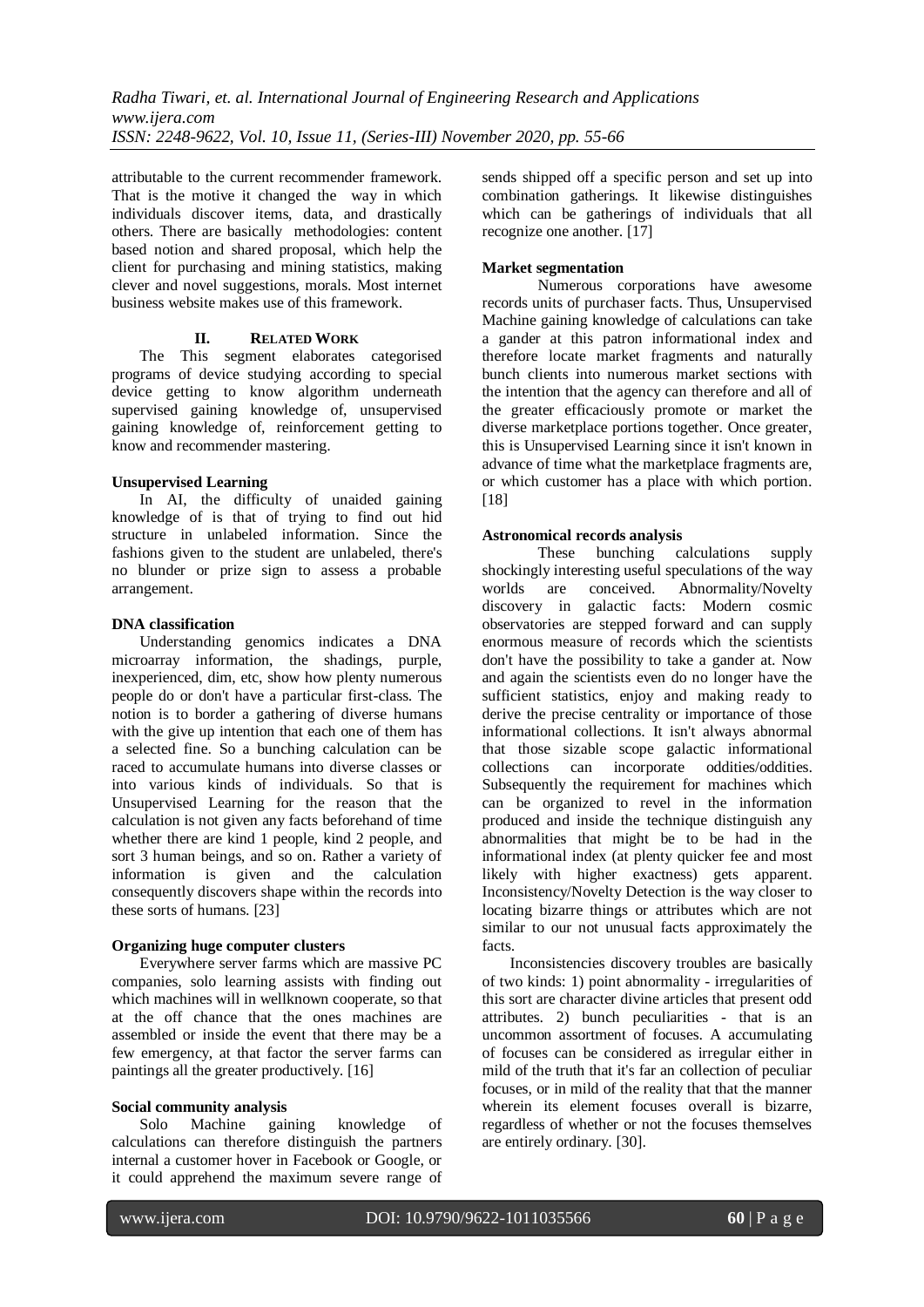#### **The cocktail birthday party hassle:**

At a mixed drink celebration with two people, individuals speakme simultaneously. Two receivers are positioned within the room at particular suitable approaches from the speakers; every amplifier statistics an trade mixture of those two speaker voices. Possibly speaker one is extremely more potent in amplifier one and perhaps speaker is really more potent on mouthpiece two in light of the reality that the 2 receivers are at diverse positions comparative with the two audio system, but each receiver might motive a protecting blend of the two speakers' voices. These amplifier recorders are given to an Unsupervised Learning calculation known as the mixed drink birthday celebration calculation. The combined drink birthday celebration calculation isolates out those sound sources that were being brought or being introduced together. [19]

#### **Medical records:**

With the technique of computerization, digital medical records are becoming common, so within the event that medical records are transformed into scientific records, at that point contamination could be perceived in a superior manner. [21] [35]

## **Computational biology:**

Computational technological know-how in any other case called bioinformatics is the utilization of natural statistics to create calculations and build up relations amongst special herbal frameworks. With robotization once more, researcher are gathering lots of statistics about pleasant arrangements, DNA successions, quality articulation show off investigation, combinatorial science, and so forth, and machines jogging calculations are giving a hugely stepped forward comprehension of the human genome, and being human. [22] [31] [32] [45] [50]

#### **Analysis of gene expression statistics: most cancers prognosis:**

Malignancy may be characterised as a category of infections this is portrayed with crazy cell improvement. There are round a 100 particular forms of sickness killing incalculable individuals over the sector. Hence recognizing the form of disease is an important develop in its treatment. It is executed thru characterization of affected person examples. The characterization cycle and results might be stepped forward by using dissecting the high-quality articulation of the affected person which may additionally give extra facts to the specialists. The merger of medical science and innovation has just triggered a ton of existence

sparing achievements within the discipline of drugs. Along these strains the inclusion of innovation in struggling with malignancy is of not anything surprising. AI techniques, for example, Bayesian businesses, neural trees, and outspread premise work (RBF) corporations, are applied for the examination of the datasets and characterizing sickness types. These strategies have their own homes which include the capability of locating extensive characteristics for malignant increase grouping, uncovering connections among features, and ordering sickness. [33] [34] [40] [48]

## **Speech Activity Detection (SAD):**

Intensity of discourse is an essential course for people to speak. Regularly the sound or discourse carries quiet delays that are stops where discourse is missing; this is the area in which discourse motion discovery (SAD) discovers its software. Dismal is a process used to differentiate the presence of human discourse, it is able to assist lower the heap on human target audience contributors by removing lengthy and uproarious non-discourse spans. Miserable is language self reliant and may be of kinds mainly: Supervised and Unsupervised. Administered SAD is based normally upon the preparation records so its utilization is restrained to the accessibility of getting ready records and consistency of the test climate even as Unsupervised SAD is a part primarily based process where execution debases with increment in clamor. Discourse movement discovery (SAD) has packages in an collection of settings, as an example, discourse coding, programmed discourse acknowledgment (ASR), speaker and language ID, and discourse improve. [53]

#### **Acoustic Factor Analysis for Robust Speaker Verification:**

ID or acknowledgment of the speaker by means of breaking down the voice statistics for validation is Speaker Recognition or Verification. Confuse among making ready and check conditions communicate to one of the maximum checking out troubles confronting specialists on this area today. A part of the wellsprings of presentation of these confuses are: transmission channel contrasts, handset changeability, basis commotion, and meeting fluctuation due to actual strain, vocal exertion, as an instance, murmur, Lombard impact, non-constant weather, and immediacy of discourse. So as to empower machines to supply reliable and validate facts experts need to put together them to remove or defeat those bungles. One of the manners by which this can be done is the exam of the acoustic variables which need to communicate to the audience's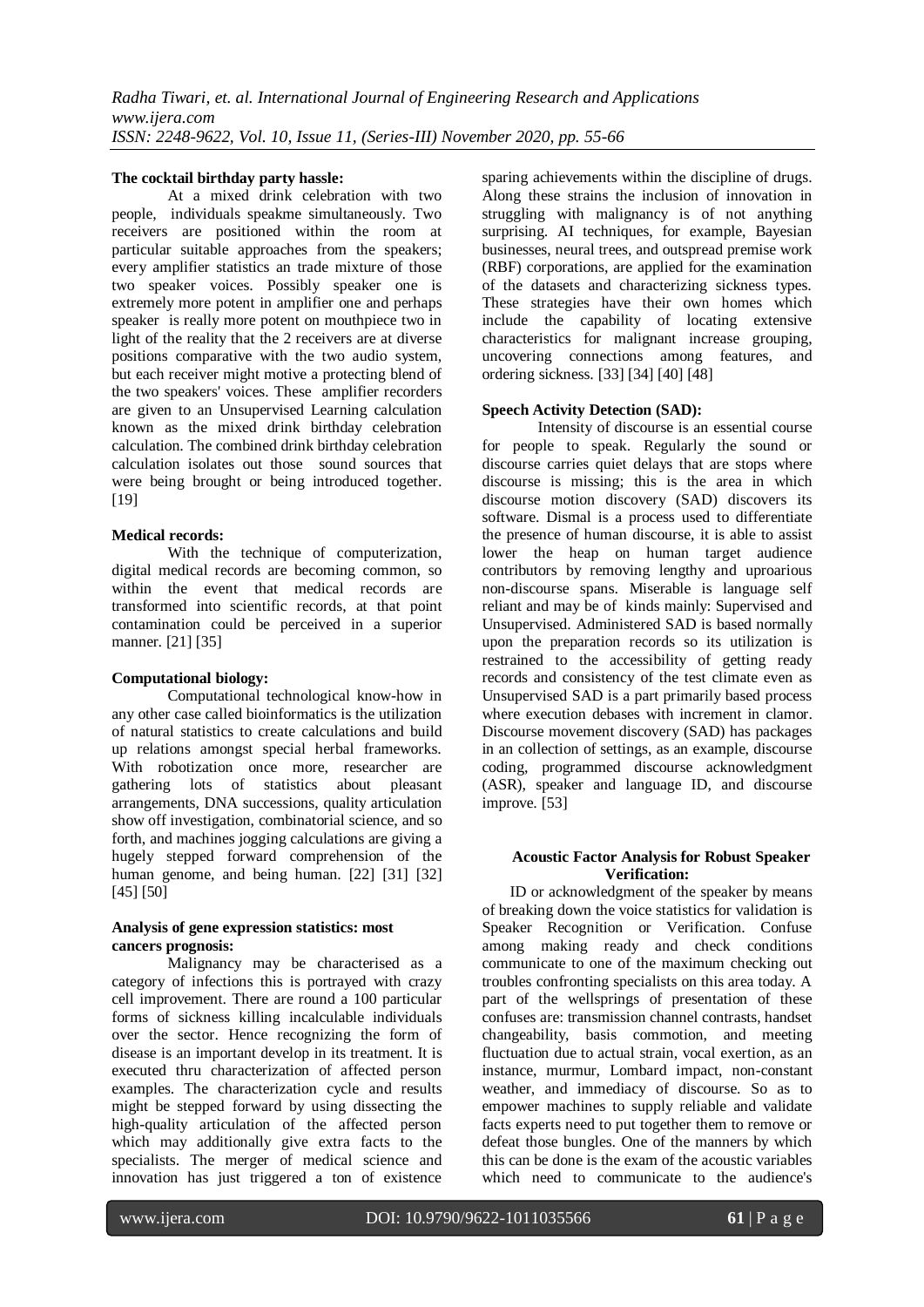skillability in getting ready directional indicators, even as stifling a few undesirable channel parts. [55]

## **Supervised Learning**

Administered studying is the AI task of deducing a potential from marked preparing information. The training data contain of a bunch of making ready models. In regulated mastering, each model is a couple comprising of an data item (often a vector) and a perfect yield esteem. A managed mastering calculation dissects the guidance statistics and produces a deduced work, which can be applied for making plans new models.

#### **E-mail information:**

Programmed replying of drawing close messages: Instead of composing a comparable answer each time somebody messages with a typical questions and troubles, currently AI calculations examinations the ones sends and evidently produces a solution. This demonstrates helpful if there should be an incidence of tremendous groups. [1]

### **Automatic mail organization into folders:**

With the mass degree of messages pouring every day it demonstrates profoundly awkward for clients to isolate the messages bodily. In this way AI finally ends up being typically treasured via classifying the mail consequently into one-of-a-kind purchaser characterized inbox tabs, as an example, vital, social, improvements, replace, discussions and so on On the off threat that a selected message from a selected sender is moved from update tab to critical tab, at that point all different destiny messages from that patron will wind up inside the important tab. [1]

## **Email and thread summarization:**

The approaching messages are tested and the big sentences are extricated from the email string and are shaped into an outline. This synopsis is created depending on uncommon attributes of electronic mail. [1].

## **Spam filtering:**

It really is fundamentally used to channel size that is spontaneous (UBE), trash post, or natural commercial enterprise e-mail (UCE) from the real messages. The spam channel spares the buyer from swimming via huge a lot of unsolicited mail email, that is furthermore a learning calculation. The post that is unsolicited can likewise be scholarly by looking which communications you do or do not signal as junk e-mail. So in an email customer if a junk e-mail button is clicked to report several post that is e spam, yet no more different communications and depending on which emails

tend to be set aside as junk mail, the e-mail application learns better the way to channel spam e mail. [1] [29]

#### **Email Batch Detection:**

The difficulty of distinguishing bunches of messages that have been made by means of a similar layout should be tended to. This difficulty is spurred by way of the longing to channel junk mail all of the extra adequately by using abusing combination facts about complete organizations of together produced messages. Senders of spam, phishing, and infection messages abstain from mailing numerous indistinguishable duplicates in their messages. When a message is known to be malevolent, all resulting indistinguishable duplicates of the message might be obstructed effectively, and with out a risk of wrongly impeding normal emails.[27]

## **Handwriting reputation:**

It finally ends up one motive it's so comparatively cheap today to the highway a bit of mail over the international locations, is that when a location is composed on an envelope, it turns out there is a getting to know calculation that has found out how to peruse the penmanship so it could consequently route this envelope on its manner, therefore it charges much less. [4]

## **Face reputation:**

The human face isn't always a special, inflexible item,s and various variables reason the presence of the face to shift. There are various utility zones where face acknowledgment can be misused, as an instance, safety degree at an ATM, regions of reconnaissance, shut circuit cameras, picture information base examination, criminal equity framework, and photograph labeling in interpersonal interplay locales like Face book and so on [5] four.2.Four Speech acknowledgment: All discourse acknowledgment programming uses AI. Discourse acknowledgment frameworks consist of two unmistakable learning stages: one preceding the product is dispatched (getting ready the general framework in a speaker-independent style), and a second degree after the purchaser buys the product (to accomplish extra noteworthy precision via preparing in a speaker - subordinate layout). [3] four.2.5 Information healing: Information restoration (IR) is discovering fabric (usually data) of an unstructured nature (usually text) that fulfills a records want from interior huge assortments (generally put away on PCs). The consumer gives a blueprint of their prerequisites—perhaps a rundown of catchphrases identifying with the subject matter being noted, or maybe a version record. The framework scans its facts base for records which might be identified with the consumer's query and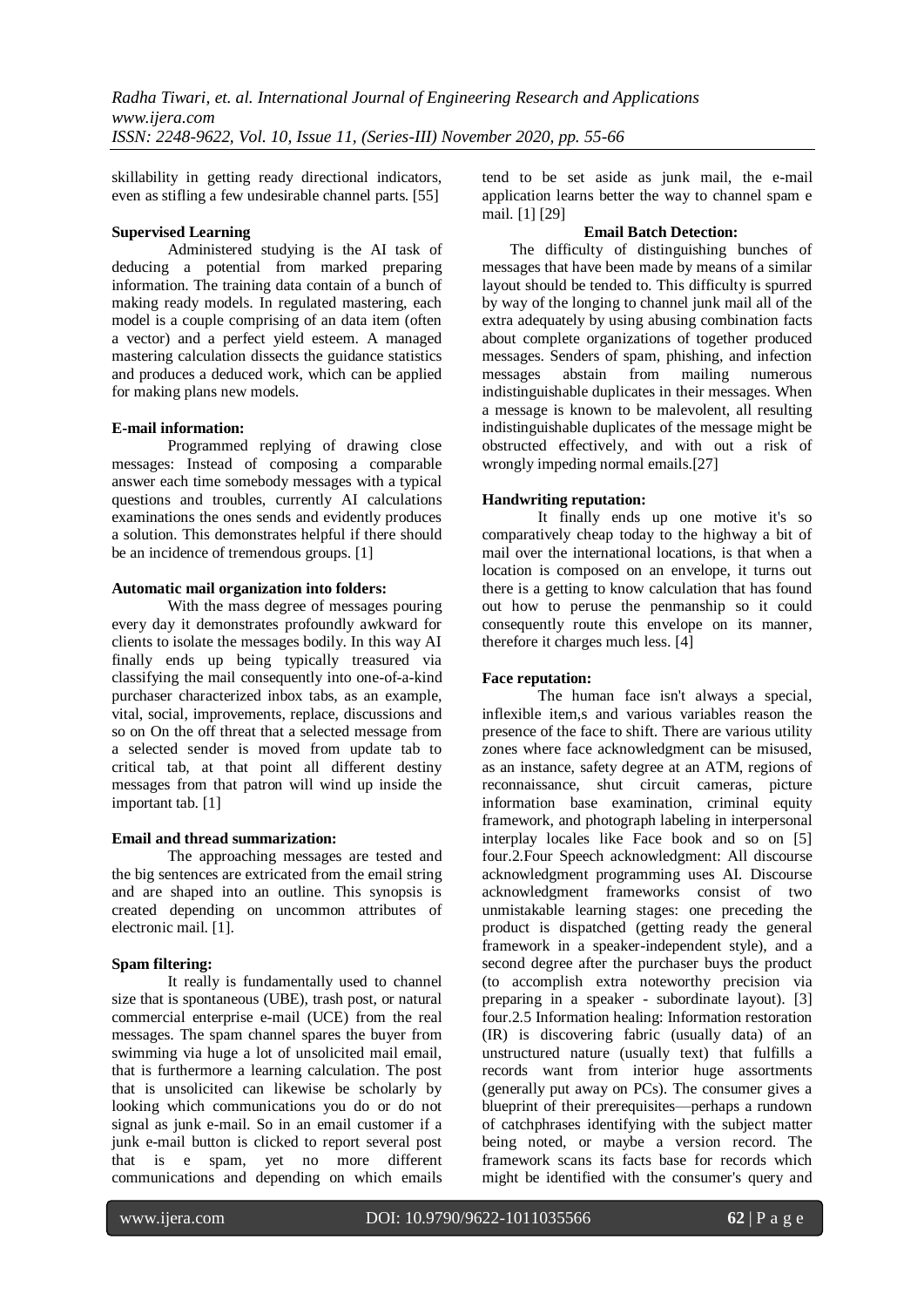provides the ones that are usually applicable. The records restoration cycle can be partitioned into 4 unique degrees: ordering, questioning, exam, and input. All periods of statistics restoration may be achieved physically, yet mechanization has severa advantages—larger archive assortments may be prepared all of the more unexpectedly and reliably, and new methods can be handily performed and tried. The moment accessibility of remarkable measures of printed statistics on the Internet and in advanced libraries has incited some other interest in programming operators that observe up for the advantage of customers, filtering thru what's there to recognize reviews that might be relevant to customers' individual desires. [10].

## **Classification Using Machine Learning:**

A lot of statistics is created for the duration of the improvement of Software ventures. The information created in the method isn't always just large in its quantity yet moreover transferring in the concept of its substance; it can contain a scope of diverse sort of records pieces just like the sending subtleties of the product framework, element investigation, article and sophistication models and so forth; this, however, the interrelations amongst these information reviews provide further bits of understanding to the task. It is feature that each final any such curios makes them understand ascribes which may be applied to classify the facts and as a consequence make them greater sensible and put them to valuable employments. The difficulty to this system is that characterizing such tremendous sum of statistics this is ever on the expansion isn't any errand for people that is the region wherein AI comes in. AI may be applied to accumulate an business enterprise which utilizes the characterizing houses of the cutting-edge antiquities for preparing itself inside the task of grouping and in a while continue with the errand of ordering the historic rarities with out all and sundry else. [36]

With the degree of informational index getting big through each spending day, the exam of these significant measures of statistics is beyond the limit of the herbal eye. So Artificial experts anticipate up the legal responsibility of speaking with the weather and thusly impact it. The beginning of the ―Big Data‖ has additionally introduced about advert-lib of the AI calculations as they have larger informational collections to collect insight. The fear isn't always the approach by way of which massive ―Big Data‖ is but it's more about discovering designs internal it. In Machine taking in the counterfeit professionals gains from making ready facts or by using interfacing with the weather and affects it to inspire the most ideal final results. So Machine Learning is unquestionably a subfield of

Artificial Intelligence. This idea has made the modern-day day packages self-governing. In the sector of drugs and finding, AI has made digital experts as appeared in Figure-12. Giving the early symptoms to a device calculation enables inside the early discovery and resolution of the infection. A definitive longing is to make a symptomatic dream gadget for this reason. [35] [50].

With regards to a web crawler, AI not simply offers outcomes based totally at the pursuit content material but in addition offers dispositions to the customers' decisions and movement on the net, which has brought approximately a total transformation of the internet indexes. AI can reveal gigantically accommodating throughout the time spent structure a records time gadget as seemed in Figure14. The statistics time device calls for huge information base on the present and the beyond. One of the techniques to extrapolate the statistics base of the beyond is to digitize the chronicled documents in which case AI can reveal valuable.

The exceptional outcome up to now has been the introduction of self-ruling driving vehicles using Machine getting the dangle of, making the switches savvier in an corporation, and furthermore, utility in dispensed computing is a main possibility. As in Machine learning, directed and solo mastering are of the two enormous kinds. What's extra, AI operators are widespread issue solvers and can be carried out in distinct fields. Along these strains, AI isn't always about impeccably duplicating human beings, it's tied in with checking out the guidelines that permit experts to behave shrewdly and improving us. Most importantly insight is not, at this factor selective to simply people.

## **FIGURES AND TABLES**

To ensure a high-quality product, diagrams and lettering MUST be either computer-drafted or drawn using India ink.

Figure captions appear below the figure, are flush left, and are in lower case letters. When referring to a figure in the body of the text, the abbreviation "Fig." is used. Figures should be numbered in the order they appear in the text.

Table captions appear centered above the table in upper and lower case letters. When referring to a table in the text, no abbreviation is used and "Table" is capitalized.

# **III. CONCLUSION**

A People have continuously tried to construct an agreeable existence, the evidence of this lies in the manner that we've continually relied upon machines to finish our paintings all of the more effectively, in a faster and greater talented way. In the past machines have been applied to decrease the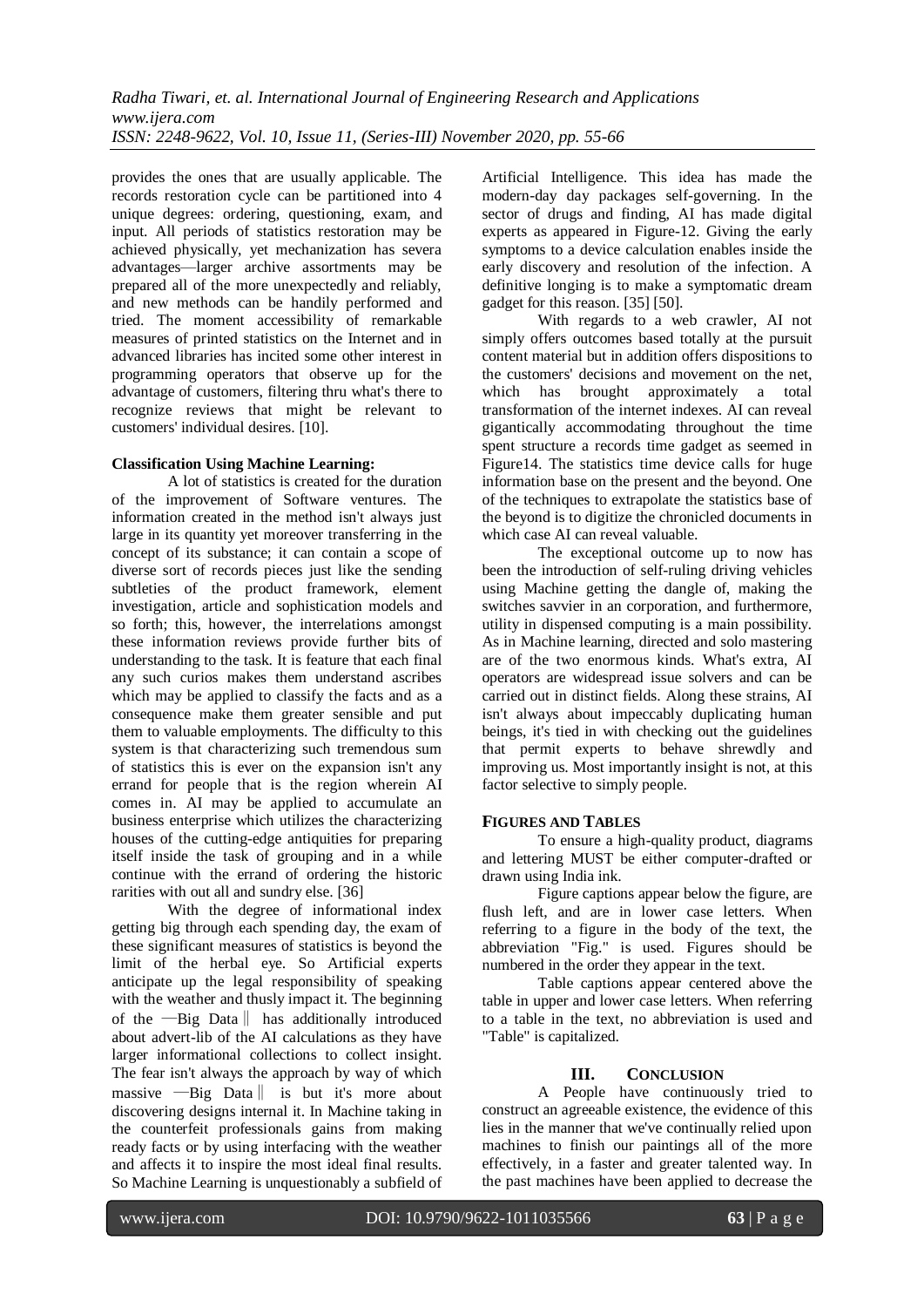*Radha Tiwari, et. al. International Journal of Engineering Research and Applications www.ijera.com ISSN: 2248-9622, Vol. 10, Issue 11, (Series-III) November 2020, pp. 55-66*

bodily work required whole a piece, but as of now, with the arrival of AI people try and fabricate machines which might be stable in addition to smart and ultimately AI has evolved to show right into a vicinity of look at that is ever inside the sprout. AI has not pretty currently made the machines selfruling, presenting the concept of unbiased processing, however it has likewise decreased the steady watchfulness clients are had to keep upon the programs. In this paper, talks approximately the 4 classifications of AI for instance directed studying, solo learning, and aid learning and recommender framework and moreover presents the diverse applications underneath them. Aside from that proposed packages mainly facts time machine and virtual expert were advanced. The primary motivation in the back of AI is to create calculations that resource the making of canny machines on this way diminishing the positions of the software program engineers because the device learns at an appropriate time of time to improve its presentation. Albeit a ton of progressions were made in this subject still then there exists obtrusive constraints in the informational collection from which machine learns. It tends to be amended by usually staying up with the today's as getting to know is a nonstop cycle. Aside from this trouble, an outstanding quantity of distributions on AI verify new calculations on a small bunch of segregated benchmark informational collections. Despite each this sort of weaknesses AI has tackled fluctuating problems of world effect. AI has verified to be surprisingly treasured in an collection of fields, as an example, data mining, man-made attention, OCR, insights, PC imaginative and prescient, numerical development, and so forth and its significance will in fashionable stay ever at the growth. AI speculations and calculations are enlivened via the natural learning frameworks where the presentation relies upon factors like the measure of on hand statistics, the getting to know records, and revel in, and so on, and along these strains help clarifying human learning. The utilizations of AI are thusly limitless it truly remains a functioning field of exam with huge advancement options and a promising destiny. The destiny check is to create improvement robotized solution at primary condition using AI concept, that can restriction the mistake in analysis.

## **REFERENCES :**

- [1] Tzanis, G eorge, et al. "Modern Applications of Machine Learning." Proceedings of the 1st Annual SEERC Doctoral Student Conference–DSC. 2006.
- [2] Horvitz, Eric. "Machine learning, reasoning, and intelligence in daily life: Directions and challenges." Proceedings of. Vol. 360. 2006.
- [3] Mitchell, Tom Michael. The discipline of machine learning. Carnegie Mellon University, School of Computer Science, Machine Learning Department, 2006.
- [4] Ball, Gregory R., and Sargur N. Srihari. "Semisupervised learning for handwriting recognition." Document Analysis and Recognition, 2009. ICDAR'09. 10th International Conference on. IEEE, 2009.
- [5] Valenti, Roberto, et al. "Machine learning techniques for face analysis." Machine Learning Techniques for N. C. Fernandes, M. D. Moreira, and O. C. M. B. Duarte, "A selforganized mechanism for thwarting malicious access in ad hoc networks," in Proc. 29th IEEE INFOCOM Miniconf., San Diego, CA, Apr. 2010, pp. 1–5.
- [6] Al-Hmouz, Ahmed. "An adaptive framework to provide personalisation for mobile learners." (2012).
- [7] Al-Hmouz, Ahmed, Jun Shen, and Jun Yan. "A machine learning based framework for adaptive mobile learning." Advances in Web Based Learning–ICWL 2009. Springer Berlin Heidelberg, 2009. 34-43.
- [8] Thore Graepel ―Playing Machines: Machine Learning Applications in Computer Games‖, ICML 2008 Tutorial - 5 July 2008, Helsinki, Finland.
- [9] Broder, Andrei, and Vanja Josifovski. "Introduction to computational advertising." (2010).
- [10] Cunningham, Sally Jo, James Littin, and Ian H. Witten. "Applications of machine learning in information retrieval." (1997).
- [11] Kaur, Harjinder, Gurpreet Singh, and Jaspreet Minhas. "A Review of Machine Learning based Anomaly Detection Techniques." arXiv preprint arXiv:1307.7286 (2013).
- [12] Wiese, Bénard, and Christian Omlin. Credit card transactions, fraud detection, and machine learning: Modelling time with LSTM recurrent neural networks. Springer Berlin Heidelberg, 2009.
- [13] Kumar, Vinod, and Dr Om Prakash Sangwan. "Signature Based Intrusion Detection System Using SNORT." International Journal of Computer Applications & Information Technology 1 (2012).
- [14] Shen, Shunrong, Haomiao Jiang, and Tongda Zhang. "Stock market forecasting using machine learning algorithms." (2012).
- [15] Pang, Bo, Lillian Lee, and Shivakumar Vaithyanathan. "Thumbs up?: sentiment classification using machine learning techniques." Proceedings of the ACL-02 conference on Empirical methods in natural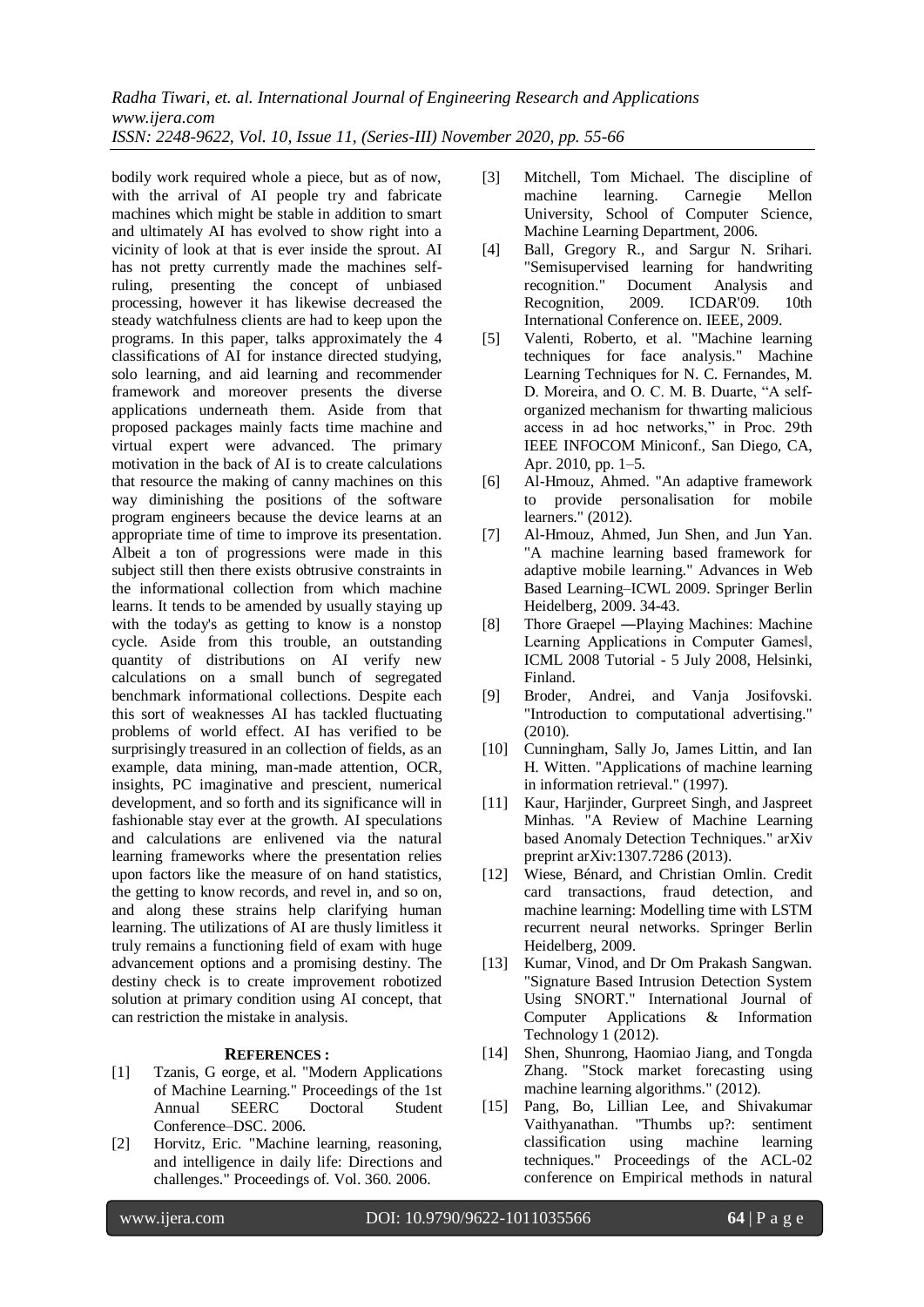language processing-Volume 10. Association for Computational Linguistics, 2002.

- [16] Liao, Shih-wei, et al. "Machine learningbased prefetch optimization for data center applications." Proceedings of the Conference on High Performance Computing Networking, Storage and Analysis. ACM, 2009.
- [17] Haider, Peter, Luca Chiarandini, and Ulf Brefeld. "Discriminative clustering for market segmentation." Proceedings of the 18th ACM SIGKDD international conference on Knowledge discovery and data mining. ACM, 2012.
- [18] Haider, Peter, Luca Chiarandini, and Ulf Brefeld. "Discriminative clustering for market segmentation." Proceedings of the 18th ACM SIGKDD international conference on Knowledge discovery and data mining. ACM, 2012.
- [19] Haykin, Simon, and Zhe Chen. "The cocktail party problem." Neural computation 17.9 (2005): 1875-1902.
- [20] Clarke, Bertrand, Ernest Fokoue, and Hao Helen Zhang. Principles and theory for data mining and machine learning. Springer Science & Business Media, 2009.
- [21] Kononenko, Igor. "Machine learning for medical diagnosis: history, state of the art and perspective." Artificial Intelligence in medicine 23.1 (2001): 89-109.
- [22] Caragea, Cornelia, and Vasant Honavar. "Machine Learning in Computational Biology." Encyclopedia of Database Systems (2009): 1663-1667.
- [23] Cho, Sung-Bae, and Hong-Hee Won. "Machine learning in DNA microarray analysis for cancer classification." Proceedings of the First Asia-Pacific bioinformatics conference on Bioinformatics 2003-Volume 19. Australian Computer Society, Inc., 2003.
- [24] Wagstaff, Kiri. "Machine learning that matters." arXiv preprint arXiv:1206.4656 (2012).
- [25] Shoeb, Ali H., and John V. Guttag. "Application of machine learning to epileptic seizure detection." Proceedings of the 27th International Conference on Machine Learning (ICML-10). 2010.
- [26] Gao, Jim, and Ratnesh Jamidar. "Machine Learning Applications for Data Center Optimization." Google White Paper (2014).
- [27] Haider, Peter, Ulf Brefeld, and Tobias Scheffer. "Supervised clustering of streaming data for email batch detection." Proceedings

of the 24th international conference on Machine learning. ACM, 2007.

- [28] Sebastiani, Fabrizio. "Machine learning in automated text categorization." ACM computing surveys (CSUR) 34.1 (2002): 1- 47.
- [29] Bratko, Andrej, et al. "Spam filtering using statistical data compression models." The Journal of Machine Learning Research 7 (2006): 2673-2698.
- [30] Xiong, Liang, et al. "Anomaly detection for astronomical data." (2010).
- [31] Guyon, Isabelle, and André Elisseeff. "An introduction to variable and feature selection." The Journal of Machine Learning Research 3 (2003): 1157-1182.
- [32] Hou, Shujie, et al. "SVM and Dimensionality Reduction in Cognitive Radio with Experimental Validation." arXiv preprint arXiv:1106.2325 (2011).
- [33] Hwang, Kyu-Baek, et al. "Applying machine learning techniques to analysis of gene expression data: cancer diagnosis." Methods of Microarray Data Analysis. Springer US, 2002. 167-182.
- [34] Luca Silvestrin, ―Machine Learning in Biology‖, Universita degli studi di Padova.
- [35] Magoulas, George D., and Andriana Prentza. "Machine learning in medical applications." Machine Learning and its applications. Springer Berlin Heidelberg, 2001. 300-307.
- [36] Bruegge, Bernd, et al. "Classification of Software Engineering Artifacts Using Machine Learning."
- [37] Shhab, Areej, Gongde Guo, and Daniel Neagu. "A Study on Applications of Machine Learning Techniques in Data Mining." Proc. of the 22nd BNCOD workshop on Data Mining and Knowledge Discovery in Databases, Sunderland, UK. 2005.
- [38] Boyarshinov, Victor. Machine learning in computational finance. Diss. Rensselaer Polytechnic Institute, 2005.
- [39] Shen, Xipeng, et al. "Multilabel machine learning and its application to semantic scene classification." Electronic Imaging 2004. International Society for Optics and Photonics, 2003
- [40] Zararsiz, Gokmen, Ferhan Elmali, and Ahmet Ozturk. "Bagging Support Vector Machines for Leukemia Classification." development 1 (2012): 2.
- [41] Tsagkaris, Kostas, Apostolos Katidiotis, and Panagiotis Demestichas. "Neural networkbased learning schemes for cognitive radio systems." Computer Communications 31.14 (2008): 3394-3404.